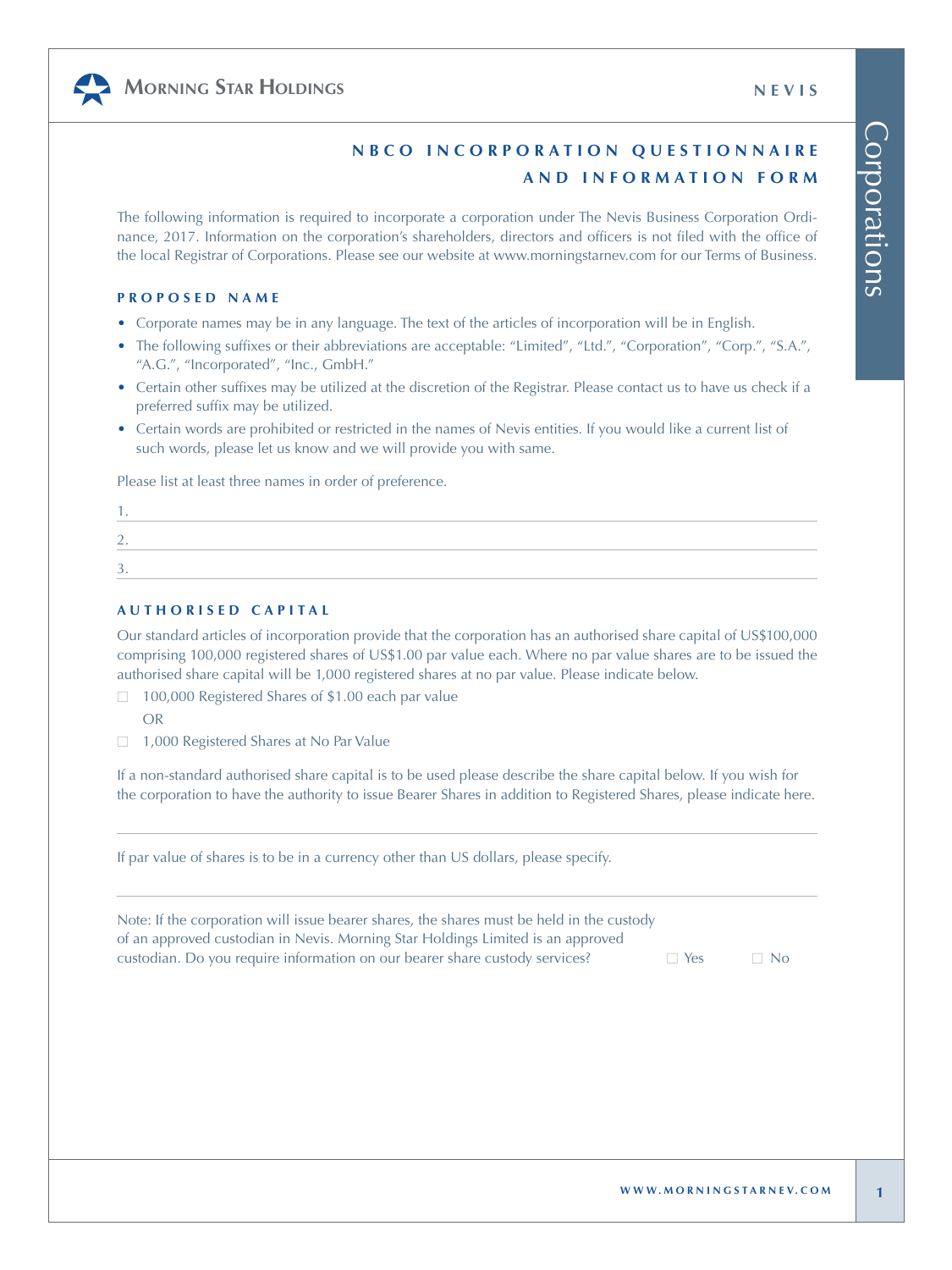Corporations

Corporations

| NBCO INCORPORATION QUESTIONNAIRE |                      |  |
|----------------------------------|----------------------|--|
|                                  | AND INFORMATION FORM |  |

#### **BYLAWS**

Standard bylaws are provided with each set of corporate documents. Please indicate the following.

Standard Bylaws □ Yes □ No If non-standard bylaws are to be used please indicate on a separate page changes to be made.

Principal office

Time and date of annual meeting: Time Month Month Day

#### **PURPOSE OF THE COMPANY**

Please indicate the purpose for which the Company is required and provide full details – a response such as "holding company" or "investments" is not sufficient.

#### **SOURCE OF FUNDS**

Please indicate the source of funds and the estimated value of capital to be used to capitalize the company.

### **DIRECTORS**

A minimum of one Director must be appointed to the Board. The Director(s) may be corporate entities or natural persons.

Number of directors on initial board

Please include the complete name and address of each director.

#### **Director #1**

Name

| Address     |       |                        |
|-------------|-------|------------------------|
| Telephone   | Email |                        |
| Occupation  |       |                        |
| Director #2 |       |                        |
| Name        |       |                        |
| Address     |       |                        |
| Telephone   | Email |                        |
| Occupation  |       |                        |
|             |       |                        |
|             |       |                        |
|             |       | WWW.MORNINGSTARNEV.COM |



## **MORNING STAR HOLDINGS NEVIS**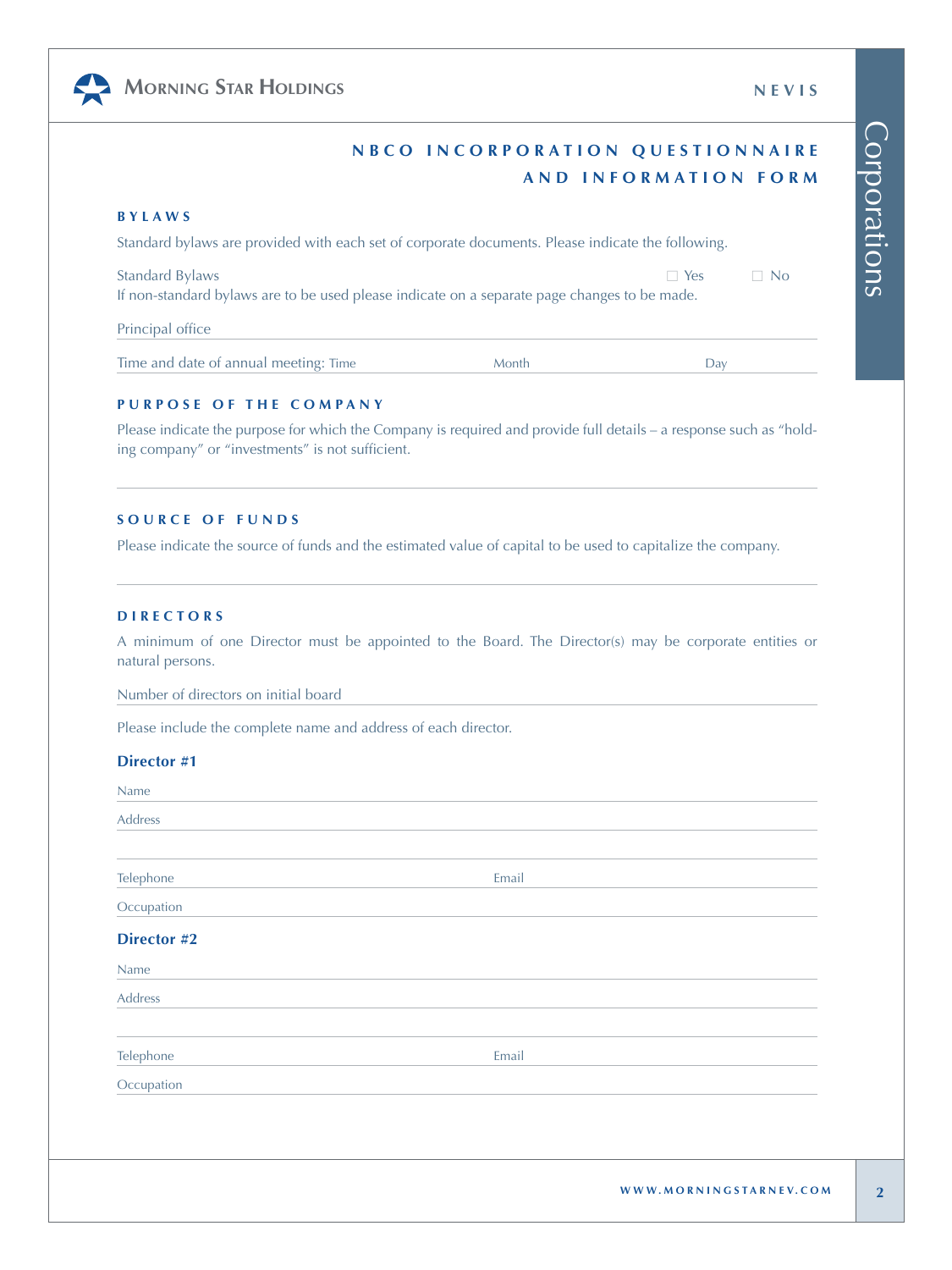

|  | <b>NEVIS</b> |
|--|--------------|

# **N B C O I N C O R P O R A T I O N Q U E S T I O N N A I R E AND INFORMATION FORM**

| Director #3 |       |  |
|-------------|-------|--|
| Name        |       |  |
| Address     |       |  |
| Telephone   | Email |  |
| Occupation  |       |  |

### **OFFICERS ( Optional )**

Corporations may maintain officers such as a President, Secretary, Treasurer or Managing Director, or as determined by the directors, but it is no longer mandatory for a corporation to have any officers. The officers may be corporate entities or natural persons. If officers are known at this time, please provide the names and titles.

#### **Officer #1**

| Name       | Position |
|------------|----------|
| Telephone  | Email    |
| Occupation |          |
| Officer #2 |          |
| Name       | Position |
| Telephone  | Email    |
| Occupation |          |
| Officer #3 |          |
| Name       | Position |
| Telephone  | Email    |
| Occupation |          |

## **SHAREHOLDERS AND BENEFICIAL OWNERS**

Please provide complete name and address of each shareholder and each beneficial owner if different from the shareholders. Shareholders may be entities or natural persons.

## **Shareholder #1**

| Name       |                  |  |
|------------|------------------|--|
| Address    |                  |  |
|            | Number of Shares |  |
| Telephone  | Email            |  |
| Occupation |                  |  |
|            |                  |  |
|            |                  |  |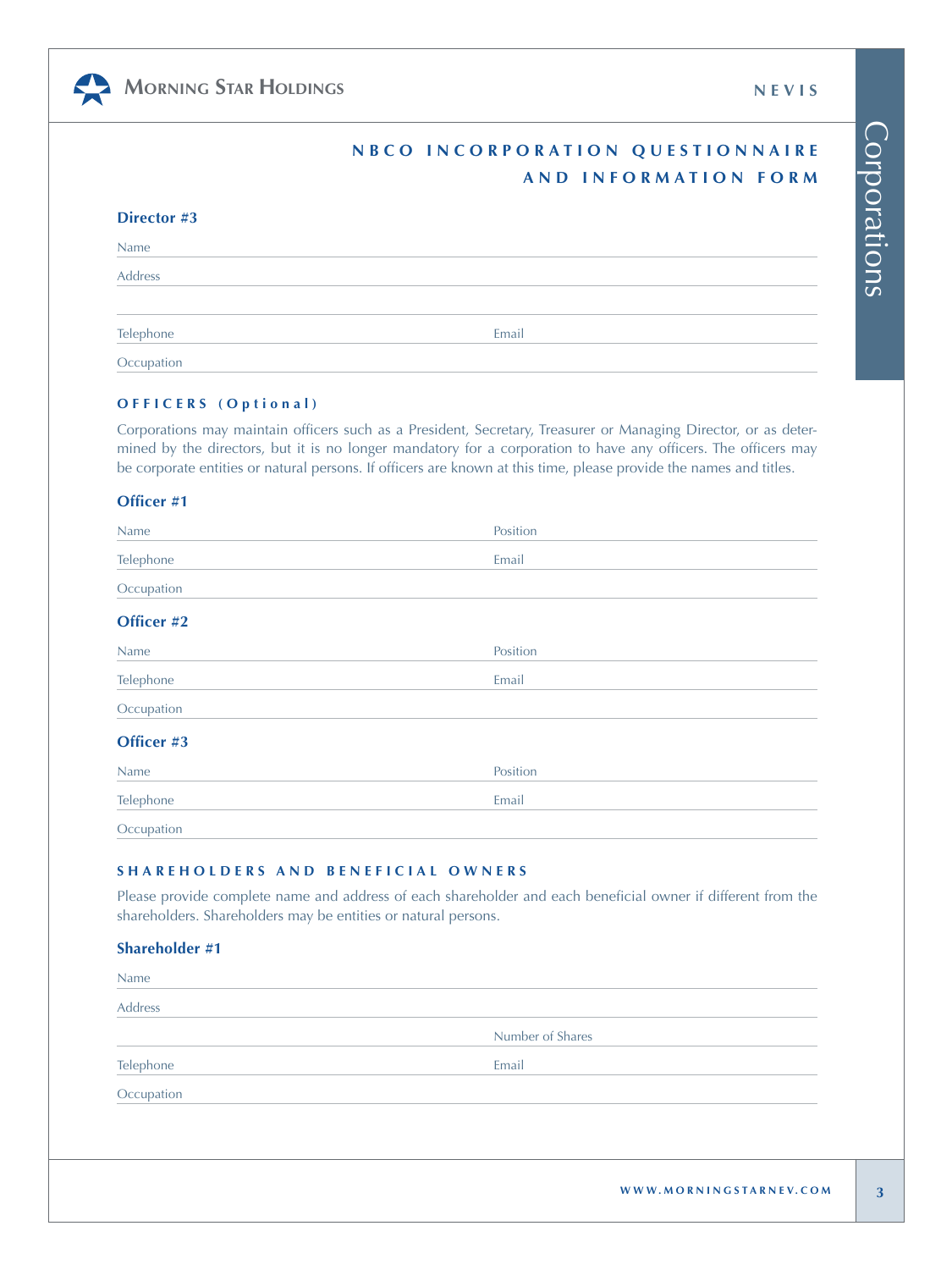Corporations

Corporations



|                            | NBCO INCORPORATION QUESTIONNAIRE |
|----------------------------|----------------------------------|
|                            | AND INFORMATION FORM             |
| <b>Shareholder #2</b>      |                                  |
| Name                       |                                  |
| Address                    |                                  |
|                            | Number of Shares                 |
| Telephone                  | Email                            |
| Occupation                 |                                  |
| <b>Shareholder #3</b>      |                                  |
| Name                       |                                  |
| Address                    |                                  |
|                            | Number of Shares                 |
| Telephone                  | Email                            |
| Occupation                 |                                  |
| <b>Beneficial Owner #1</b> |                                  |
| Name                       |                                  |
| <b>Address</b>             |                                  |
|                            |                                  |
| Telephone                  | Email                            |
| Occupation                 |                                  |
| <b>Beneficial Owner #2</b> |                                  |
| Name                       |                                  |
| <b>Address</b>             |                                  |
|                            |                                  |

**Occupation** 

**Beneficial Owner #3**

Telephone Email

Name Address

Telephone **Email** 

**Occupation**